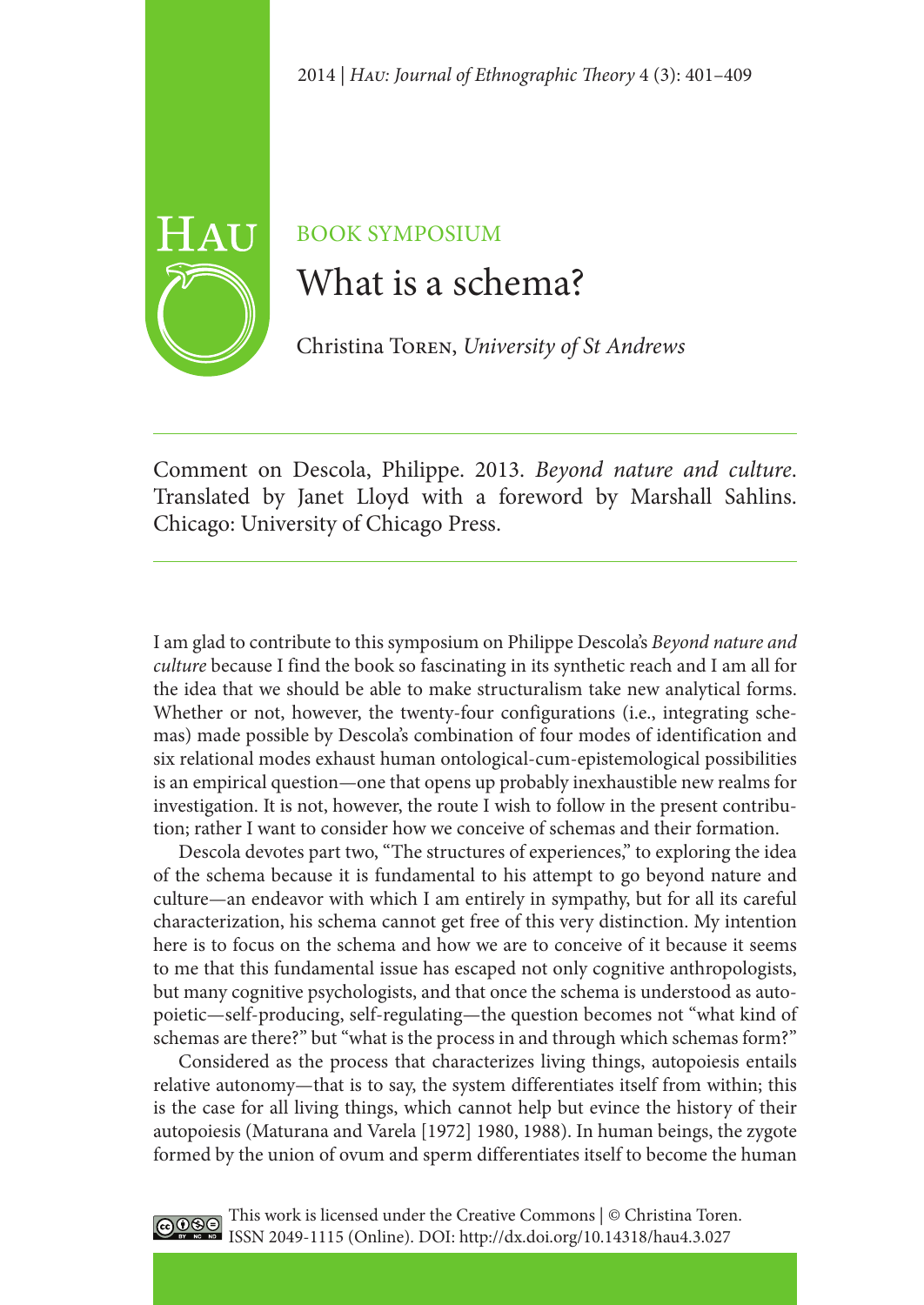

embryo, the fetus, the neonate, the infant, and thereafter this process continues throughout life, ceasing only with death. I argue that, in all its dimensions, human autopoiesis has to be characterized as microhistorical because always and everywhere the process engages particular intersubjective relations with particular others at particular times. There is no dimension of human autopoiesis that does not evince its particular history—from our genes to our regional location, physical appearance, and all our ideas and practices. It is a process of which it makes no sense to ask whether it is universal or peculiar to particular persons because, in every instance, the continuity over time of a human physical type, or of a schema that structures say, our perception of faces, resides in its continuing differentiation, which is inevitably informed by a particular lived history of intersubjective relations with others in the historically structured environing world in which any given person inheres. In this view mind is a function of the whole person that is constituted over time in intersubjective relations with others in the world as lived—that is to say, the world that we bring into being for ourselves. As I have shown elsewhere, the historical process of human autopoiesis is open to anthropological investigation and analysis and I return to it below. For the moment, however, I want to continue to look at how we might characterize a scheme.

#### **A self-regulating transformational system**

As used by Piaget the term "schema" refers to a dynamic, self-producing system that is differentiated in functioning; its constitution over time is an aspect of the functioning of the embodied nervous system (it is not confined to the brain). Considered as an autopoietic system, the schema is best thought of as a dynamic process whose product is emergent, never quite fixed—it is emphatically not a representation; moreover, all schemas come into being in the same way and have the same formal properties. Take, for example, the schema that we might suppose subtends the grasp of a newborn baby whose little fingers curl reflexively around anything that touches her palm; this grasping schema is differentiated in use as the child grasps different things—mother's finger, her hair, the handle of a rattle, a cloth, and so on. Differentiation occurs as a function of the complementary relation between assimilation (the same schema assimilates the feel of finger, hair, rattle, cloth, and so on) and accommodation (each and every instance entails a transformation of the schema that subtends grasping). In other words, assimilation and accommodation are aspects of the self-same process that goes on and on differentiating itself in functioning: every assimilation of something to the grasping schema—irrespective of whether that something is novel or well-known—is at the same time an accommodation of the schema itself to the properties of what is grasped. Over time, accommodation and assimilation reach an equilibrium, and differentiation in use becomes ever finer and more subtle; a well-established schema is one that is highly differentiated.

Piaget argued that many of the schemas that constitute the understanding of young children evince a lack of equilibration as when, for example, a six-year-old overaccommodates to one aspect of an experience and says to his mother, "see, now I can run faster" because the new pair of shoes he is wearing shows a higher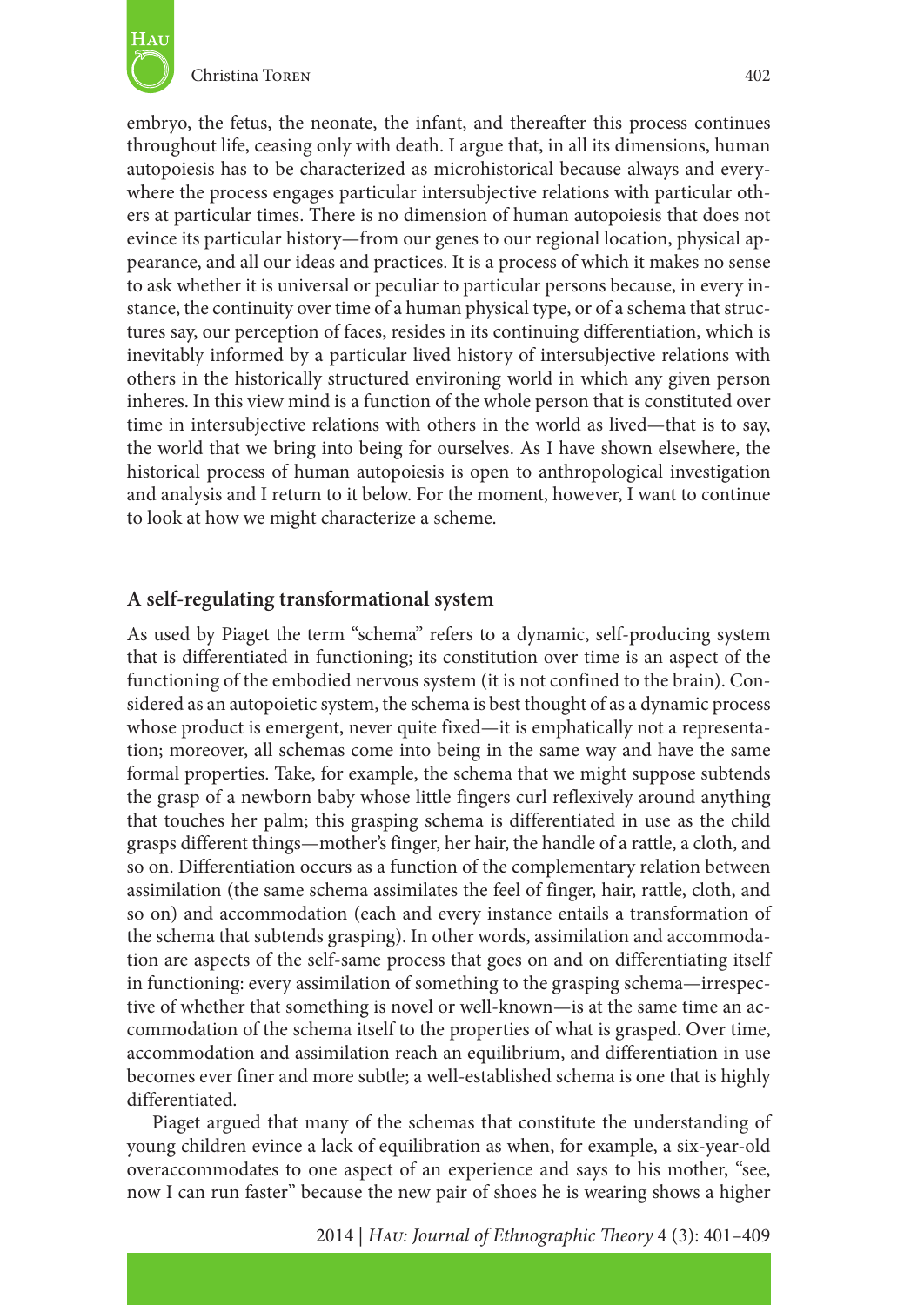

number on the soles (i.e., a larger size) than those he had on when he entered the shop. In other words, a Piagetian schema is a self-producing transformational system whose continuity over time rests precisely in this dynamic of assimilation and accommodation through which it continues to differentiate itself—more or less radically, more or less subtly—as a function of living.

Piaget's driving interest was to understand how the *necessity* that seems to be given in our categories of time, number, space, and so on could be the outcome of a process of cognitive constitution over time, rather than a given function of mind as Kant had argued. He did a brilliant job of demonstrating that people have to *constitute* their ideas of the world. Piaget's universal model of developmental stages has long been discredited and we have superb studies that show abilities in newborn babies that would have astounded him—more of which below. This said, certain of Piaget's fundamental ideas remain extraordinarily useful: (1) the idea of the scheme as a self-regulating transformational system, (2) the constitution of the scheme over time as a matter of differentiation through functioning, (3) the inevitability of this process and the necessity that is its outcome.

That babies are born with abilities Piaget saw as emerging much later does not, in itself, discredit his approach; rather it makes development inside the womb and out a faster and more complex process than we had previously been able to recognize. Moreover, Maurice Merleau-Ponty's view that "the body is our general medium for having a world" ([1945] 1962: 146) accords both with Piaget's insistence on sensorimotor or practical intelligence as the foundation for the development of logical categories, and with the much later enactive approach of Evan Thompson (2007) and Michael Tomasello's (2003) work on language. And when intersubjectivity is incorporated into autopoiesis it is easy enough to show that literally all our ideas and practices are historically constituted—more of this below.

It makes sense to us to distinguish a grasping schema from, say, a schema that subtends differential recognition of voices or faces, but an understanding of human ontogeny also requires that we realize that the differentiation of any one schema entails complementary differentiation in others, for example in the schema that gives the sense of our whole person. At any point in the lived history that is evinced in any given human ontogeny in any of its multiple dimensions, the state of the whole informs (it does not determine) the state of the parts. To take a simple example, the neonate who grasps mother's finger is in the self-same process sensing herself as, for example, lying on her back waving her legs about even while looking at mother's face and hearing her laugh. One may suppose that the schema that gives us a sense of our whole person has already, over the course of the neonate's final few months in the womb, become differentiated in such a way as to constitute what are apparently separate schemas for proprioception, facial recognition, and the sound of laughter. I draw the reader's attention here to development in the womb because contemporary research is beginning to show us how very possible it is that the development of schemas that subtend, for example, the various modalities of perception is occurring in utero.

Sensory systems are strongly linked in the fetus and the neonate, such that alterations in sensory stimulation presented to one sense can result in changes in responsiveness not only in that modality but also in other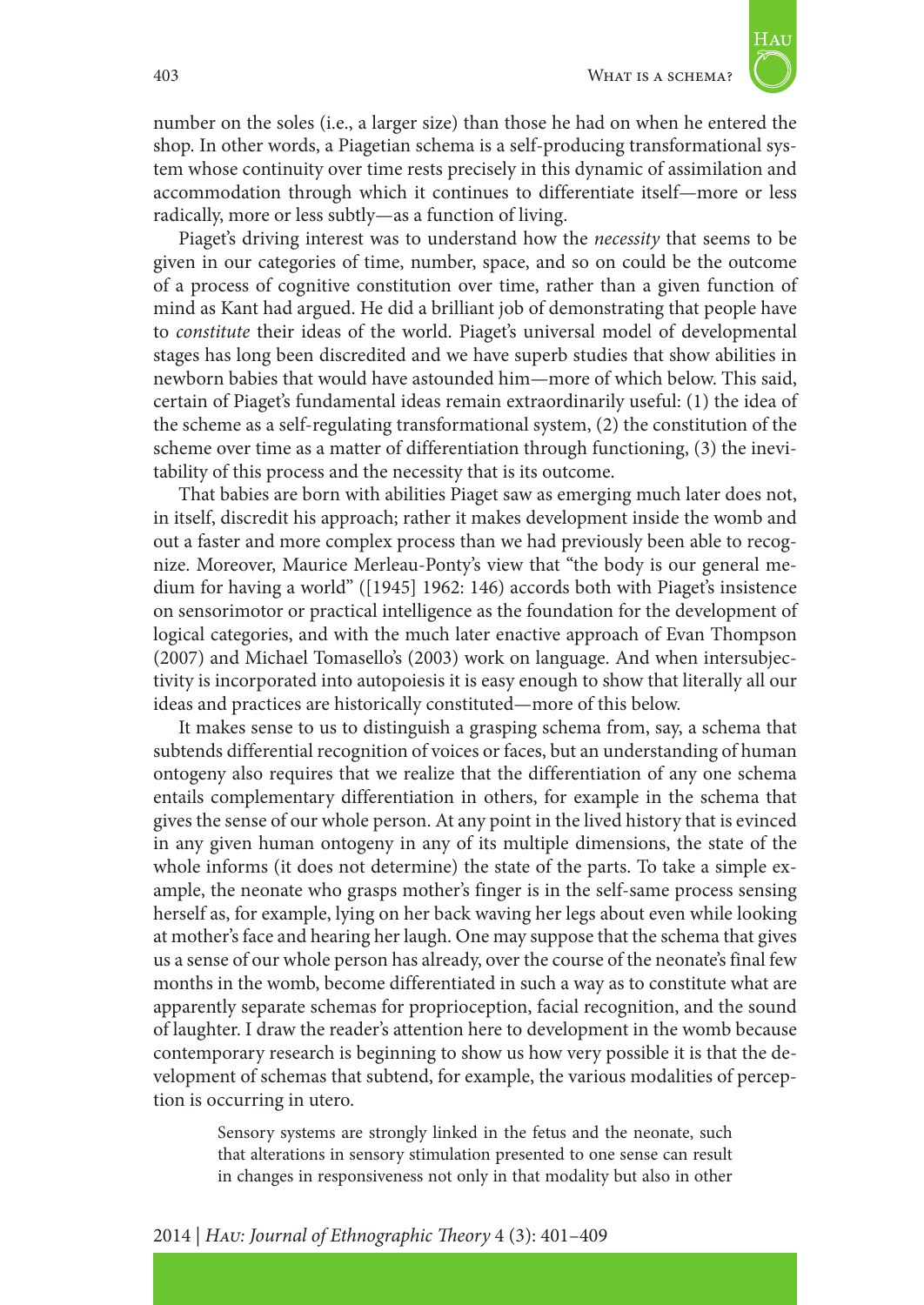

sensory systems as well. We also know that detection of amodal stimulus properties, such as synchrony, intensity, tempo, and rhythm, is promoted by redundancy across sensory modalities and is involved in the emergence of normal patterns of perceptual organization. (Lickliter 2011: 15)

Descola rightly observes that the capacities of neonates are considerable. We know that newborn babies prefer face-like stimuli to other attractive visual stimuli, that they can discriminate and imitate certain facial gestures of others, show categorical perception of speech sounds, discriminate between curved and straight geometrical shapes, discriminate linguistic input from other auditory inputs, and at four days have learned enough to differentiate their native language from others. At three months they show surprise if two solid objects seem to occupy the same space; at four months they show surprise if a solid object seems to have passed through a solid surface; at this age they also show complex cross-modal perception—matching speech sounds to lip movements on the faces that produce them. At six months infants show talker normalization—recognizing as equivalent different speech sounds from different talkers; they are also able to make intermodal matches in numerosity between sounds and sights (all these examples are drawn from Elman et al. 1996). "By six months, infants follow people's gaze and attend to objects on which people have acted. By nine months, infants reproduce other people's actions on objects, and they communicate about objects with gestures such as pointing" (Spelke 1999). In other words, sensory development in utero provides for the constitution of schemas that are already being differentiated through functioning before birth—for example, a scan may reveal the fetus at one time to have its thumb in its mouth and at another to have its hands holding the umbilical cord. It is worth noting here, in passing, that because they are self-regulating systems and thus relatively autonomous, and because they develop as a function of selfdifferentiation, the schemas available to the neonate are going to look like what many cognitivists characterize as "prewired modules."

What we now know of sensory development and the capacities of neonates and young infants, suggests not only that before birth the child's experience is structured by the rhythms and practices of the mother's quotidian existence but also that what cognitive psychologists take to be universal schemas are bound to be differentiated in use over time as a function of the intersubjective relations in which they are engaged.

The prenatal environment provides the fetus a variety of tactile, vestibular, chemical, and auditory sensory information. . . . Although little research has directly focused on this issue, the human fetus likely experiences a great deal of integrated multimodal stimulation across the auditory, vestibular, and tactile senses in utero. For example, when the mother walks, the sounds of her footsteps can be coordinated with tactile feedback as the fetus experiences changing pressure corresponding with the temporal patterning and shifting intensity of her movements, as well as accompanying and coordinated vestibular changes. In addition, the mother's speech sounds, laughter, heart beat, or sounds of breathing may create tactile stimulation that shares the temporal patterning of the sounds as a result of changes in the musculature involved in producing the sounds. (Lickliter 2011: 7)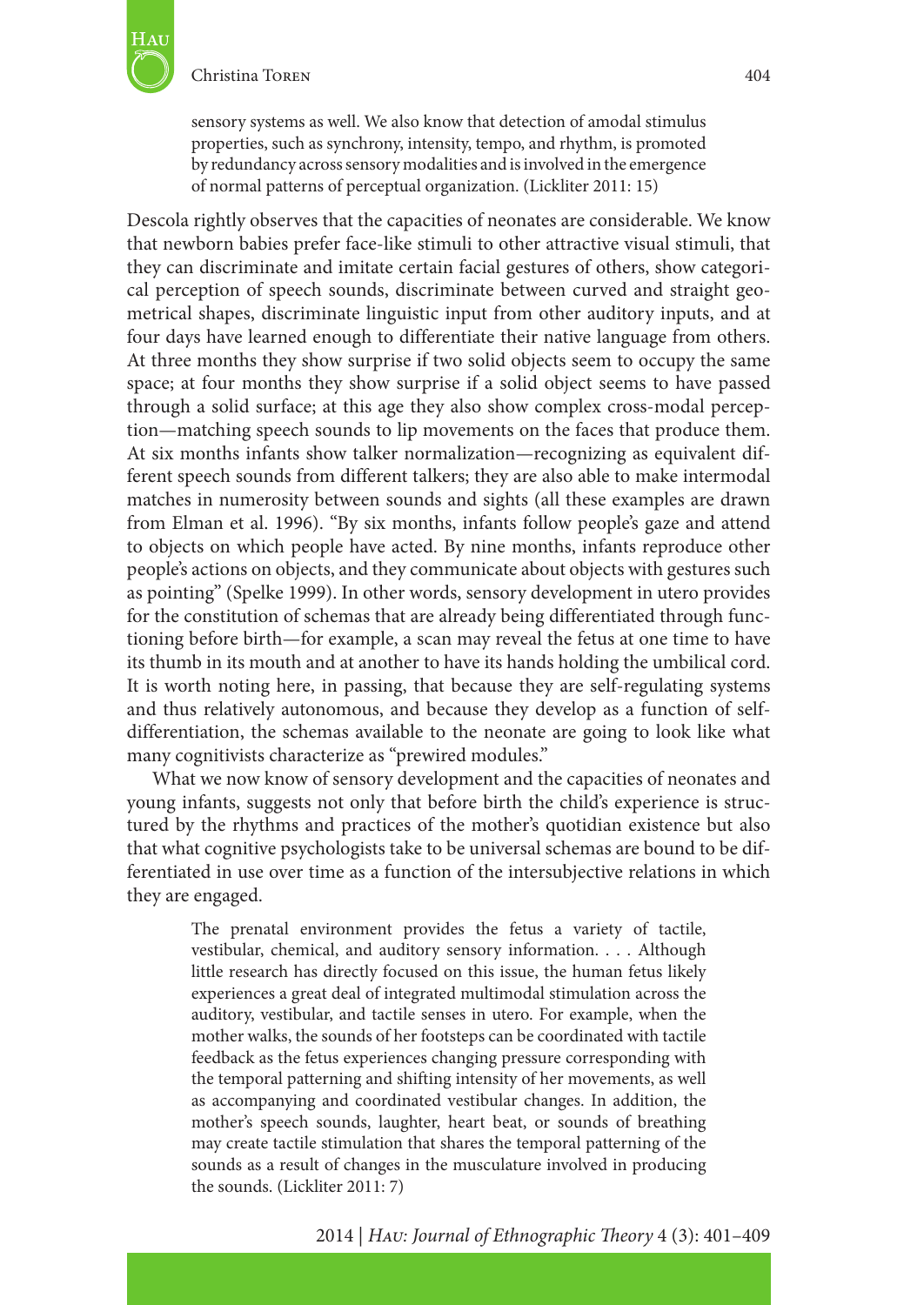

From an anthropological point of view, it is obvious that the pregnant woman's quotidian existence is itself structured as a function of the lived history of her own intersubjective relations with others in an historically structured environing world, such that even before the child's birth the mother's own history is contributing to constitute the conditions under which the child is coming into being as the autonomous product of its own autopoiesis. Once out of the womb, historically constituted forms of intersubjectivity structure the conditions in which the child continues to constitute all its ideas of self and world.

### **Mental representation?**

The autopoietic schema is very different from the schema-as-mental-representation, which, incorporated into neural network "connectionist" models of psychological functioning, figures in the work of the various cognitive anthropologists to whom Descola refers. Connectionist models of mind attempt to make computational theory consistent with what we know of the workings of the human brain; they employ an idea of parallel distributed processing that allows for a cognitive scheme that is always emergent, never quite fixed, and thus provide for a model of how cognitive processes respond to their own environment and are modified by it. Nevertheless, as representation and as a component of the more complexly configured "cultural model," the schema that figures in works by Holland and Quinn, D'Andrade and Shore (to take several well-known examples) is peculiarly static. Shore's attempt to distinguish between "conventional models" and "personal models" manifests neatly the problem with the schema-as-representation idea of mental processes. Because the schemas that compose cultural models are conceived of as mirroring mental representations of the world inside the human head, Shore's "cultural model" cannot intrinsically allow for the fact that in so far as we understand and embrace what is conventional, we do so as particular persons with particular histories. From which it follows that for any one of us the conventional and the personal are bound to be aspects of one another (an artifact of the self-same process) and that continuity over time is likewise an aspect of transformation.

Descola's idea of the scheme inevitably carries with it the problems that render unworkable the scheme-as-mental-representation-embedded-in-a-connectionist model. Because all these models of the scheme rest on fundamental distinctions between nature and culture, individual and society, they produce further distinctions such as that between possible universal "attributive schemas" (universal because they evince themselves in the behavior of neonates and children up to the age of three or so) and "those that stem from a particular acquired cultural experience or the vagaries of an individual's history" (2013: 102) the former of which are otherwise called "collective schemas . . . the principal means of constructing shared cultural meanings" (103.) The burden of my discussion above, however, is that any given personal history is the artifact of the intersubjective relations in whose terms the person differentiates him or her self—what we have in common evinces itself uniquely in each one of us (as it were idiosyncratically) and because intersubjectivity is historically constituted, so are ideas of self and other, personhood and collectivity, interiority and exteriority, and so on. Ideas and practices are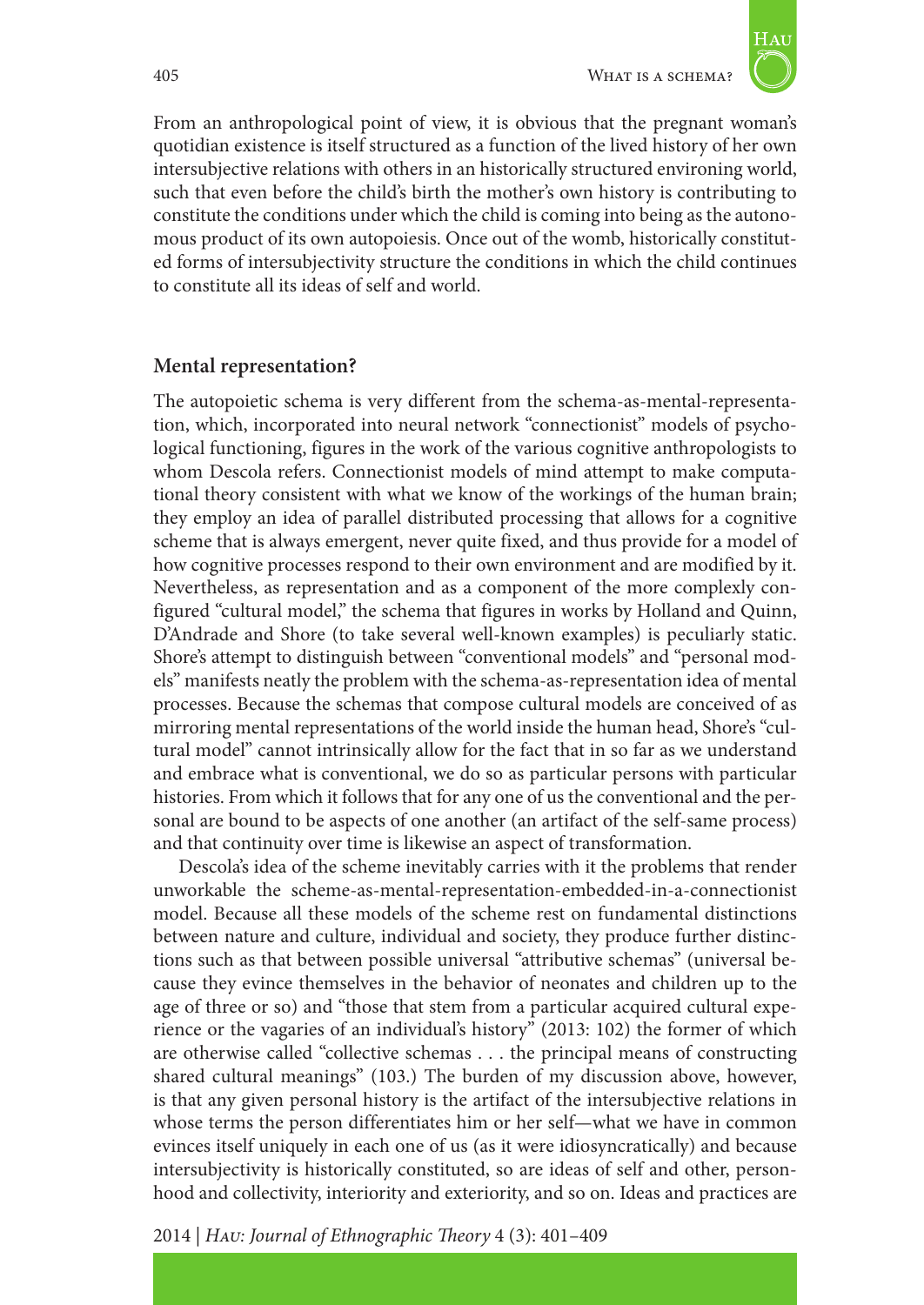

not transmitted; rather they are constituted over time by particular persons in a process that at once maintains and transforms them. Likewise, so-called attributive schemas continue over time to self-differentiate such that, for example, the schema that subtends counting comes to be elaborated in terms entailed by distinctive cosmologies (cf. Mimica's [1988] analysis of Iqwaye counting and the survey by Read 2011.) In other words, "attributive schemas" too are historically constituted as a function of the social relations that engage them in a world that is likewise always an artifact of history in all its material and immaterial forms. As Descola's book shows so well, we can only know the world as a function of our own history.

In Descola's account of the schema, however, the attributive schemas that give rise to possibly universal expectations concerning human action, expectations concerning the mode of being of physical objects, and expectations concerning the intrinsic nature of nonhuman organisms, are from the outset distinguished from the acquired collective schemas. This is important because the distinction being made here between innate and acquired, carries in its train the cognitivist assumption that only a subset of cognitive structures are properly characterized as "social." Thus the acquired collective schemas are defined as "psychic, sensorimotor and emotional dispositions that are internalized thanks to experience acquired in a given social environment" (Descola 2013: 103). These collective schemas may manifest themselves either as explainable vernacular models or be nonreflective and thus "more or less resistant to objectivization" (104). The nonreflective schemas can be further subdivided into integrating schemas that are "highly thematic and can be adapted to a wide variety of situations," and specialized schemas that are activated only in very particular circumstances; different kinds of habitus are examples of specialized schemas. The integrating schemas are much more complex.

They may be defined as cognitive structures that generate inferences that are endowed with a high degree of abstraction, that are distributed in regular fashion within collectivities of variable dimensions, and that ensure compatibility between different specialized schemas, at the same time making it possible to generate new ones by induction. . . . Over and above these many particular capabilities that are immanent in practices [i.e., the specialized schemas], human beings also resort to a much more limited number of more general integrating schemas in order to structure their relations with the world. (Descola 2013: 104–5, 110)

The continuity over time of any of these schemas—whether specialized or integrating—depends on their being transmitted from one generation to the next by socialization and acculturation, ideas that, like Descola's characterization of the scheme, depend on distinctions between individual and society, nature and culture, speech and language. It should be noted here that Descola takes his scheme to be transformational, much in the same sense that Bourdieu characterized the habitus, (it is a structured structure predisposed to act as a structuring structure) but because it is not autopoietic it is not inherently transformational and its continuity through time depends on its being "transmitted" more or less unchanged from one generation to the next in a process of social-cum-cultural construction.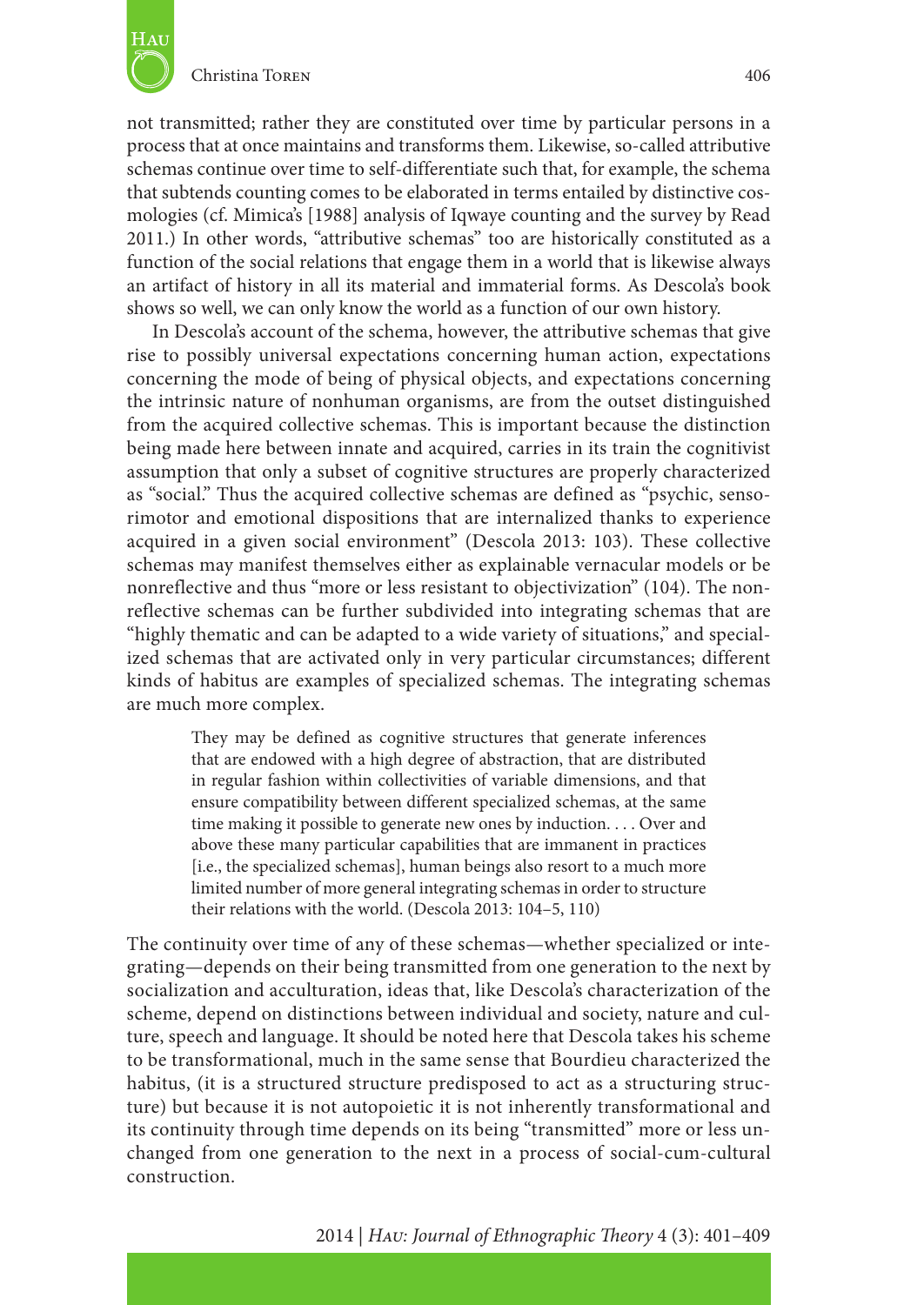

[Integrating schemas] are constructed little by little, all with identical characteristics, given that the individuals of a group all pass through comparable experiences. This is a process facilitated by a common language and the relative uniformity of the ways in which children are socialized within any given group. (Descola 2013: 105)

Descola does not use the terms social or cultural construction as he is well-aware that they resuscitate the nature/culture distinction. Transmission, socialization and acculturation, however, appear throughout the text—inevitably so, given his characterization of the scheme.

#### **Intersubjectivity is intrinsic to human autopoiesis**

So what to do? From my point of view, this issue is simple once we understand that literally everything about humans is a product of history as lived. Every aspect of my being as a particular person, from my genes to my physiological characteristics, to everything I do and say, to every thought I have had and will have, is the artifact of the transforming history that goes on and on making me who I am. I am a product of a long, long history of social relations that continues to transform me over time from birth to death. I manifest that history in all my physiological characteristics and in everything I do and say and think. My continuity through time is that of a *self-regulating transformational system*—everything about me transforms over time but it does so as a function of an autonomous self-regulating system that has sociality at its core. Autopoiesis as self-creation or self-regulation is not to be confused with choice, freewill, and agency. We do not make ourselves at will. We humans cannot be human outside relations with others who inform who we are and we inhere along with those others in a historically constituted environing world. Intersubjectivity is an historical process that provides at once for continuity and change, such that we humans transform the conditions of our existence even as we live them. Once we understand history as lived, it becomes clear not only that we have no need of nature or culture as analytical categories but also that they get in the way of our understanding of people who do not make use of them.

I have long argued that the challenge for the human scientist—for the anthropologist in particular—is to demonstrate the historical processes that continue, over time, to give rise to the ontologies and entailed epistemologies that at once unite and differentiate us humans through time and across regions of the world (see Toren 1999). Wherever anthropological work is undertaken—whether "at home" or in some distant country—the ethnographer's task is to render analytical the categories of the people with whom he or she works; this is not a matter of interpretation but rather of showing how they come to be taken for granted and thus to have a purchase on the world as lived, such that the world confirms them as real, given in the nature of things. One of the most obvious ways of doing this is to do ethnographic studies of ontogeny. Systematic research with children enables the anthropologist to uncover the knowledge processes that are giving rise to the concepts adults use to describe themselves and the world. But this kind of research is revealing only to the extent that it bears on adults of all ages as well as children of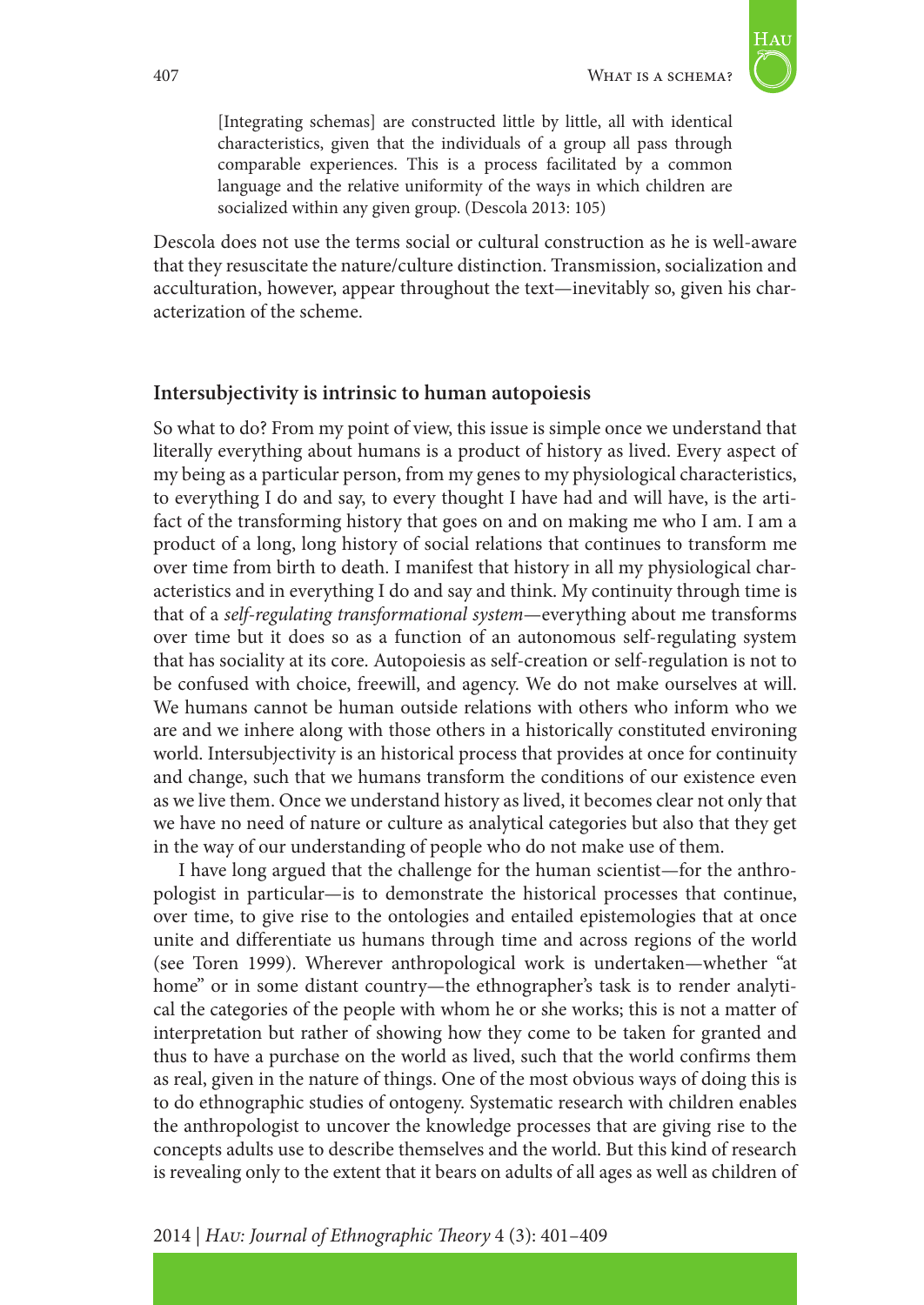

all ages. What you find out from observing babies and talking to five-year-olds (for example) is not going to be what you find out from observing and talking to older children, teenagers, adults, the middle-aged, and old people. This said, the inclusion of children in a study can give the ethnographer privileged access to material he or she could not obtain by any other means (see Toren 1990 for an extended example, also Toren 2009). Children have to make sense of conditions in the world created by adults and if, as an anthropologist, you can find out what sort of sense they're making and how they are doing so, then you can actually demonstrate not only the process that constitutes people's lived realities, but their historical necessity.

#### **References**

- Descola, Philippe. 2013. *Beyond nature and culture*. Translated by Janet Lloyd with a foreword by Marshall Sahlins. Chicago: University of Chicago Press.
- Elman, Jeffrey L., Elizabeth A. Bates, Mark H. Johnson, Annette Karmiloff-Smith, Domenico Parisi, and Kim Plunkett. 1996. *Rethinking innateness: A connectionist perspective on development*. Cambridge, MA: MIT Press.
- Lickliter, Robert. 2011. "The integrated development of sensory organization." *Clin Perinatol* 38 (4): 591–603.
- Maturana, Humbert P., and Varela, Francisco J. (1972) 1980. *Autopoiesis and cognition: The realisation of the living*. Dordrecht: D. Reidel Publishing Company.
- ———. 1988. *The tree of knowledge*. Boston, MA: New Science Library, Shambhala.
- Merleau-Ponty, Maurice. (1945) 1962. *Phenomenology of perception*. New York: Routledge and Kegan Paul.
- Mimica, Jadran. 1988*. Intimations of infinity: The cultural meanings of Iqwaye counting system and number*. Oxford: Berg.
- Piaget, Jean. (1969) 1971. *Structuralism*. London: Routledge and Kegan Paul.
- Read, Dwight. 2011. "Mathematical representation of cultural constructs." In *A companion to cognitive anthropology*, edited by David B. Kronenfeld, Giovanni Bennardo, Victor C. de Munck, and Michael D. Fischer, 229–53*.* Malden, MA: Wiley-Blackwell.
- Spelke, Elisabeth. 1999. "Infant cognition." In *The MIT encyclopedia of the cognitive sciences*, edited by Robert A. Wilson and Frank C. Keil, 400–402. Cambridge, MA: MIT Press.
- Thompson, Evan. 2007. *Mind in life: Biology, phenomenology and the sciences of mind*. Cambridge, MA: The Belknap Press of Harvard University Press.
- Tomasello, Michael. 2003. *Constructing a language*. Cambridge, MA: Harvard University Press.
- Toren, Christina. 1990. *Making sense of hierarchy: Cognition as social process in Fiji*. London School of Economics Monographs in Social Anthropology, 61. London: Athlone Press.